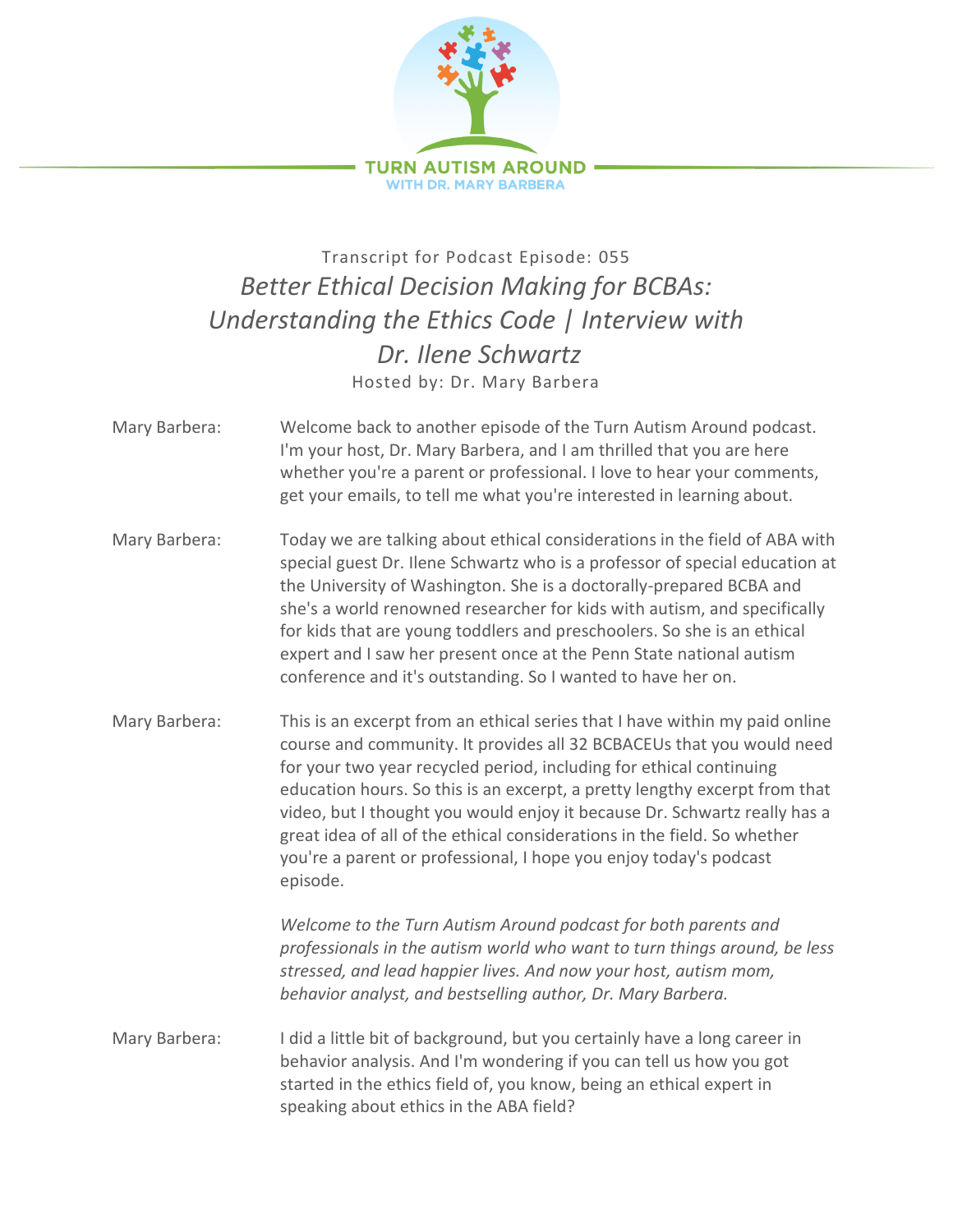- Dr. Ilene Schwartz: Well like you said, I've been working in applied behavior analysis for a long time. I started working in applied behavior analysis as a undergraduate in the 1970s. And then I worked at a school called the May Institute in Massachusetts. And then I went to the University of Kansas to get my PhD and then ended up at the University of Washington and have been here since 1991.
- Dr. Ilene Schwartz: The way I've got really interested in ethics is it emerged as a problem. So what happened is that we have a program in applied behavior analysis where we train people to become, BCBAs. And all of a sudden these ethical started to emerge. And we were unhappy with the way that people were telling us, or the textbooks in the field were telling us, that we should be handling these ethical issues. And so we started kind of delving into what, what does ethics mean? What does it mean to be an ethical behavior analyst? What is the core of what we should be doing? What is our responsibility to our clients?
- Dr. Ilene Schwartz: And therefore, I think about what are my responsibility to my students. Because as a professor, my students are really my clients, and then their clients... although I don't treat them directly, I feel like the training I provide to my students impacts them as well. And so I became concerned that people were worrying about little issues and not paying attention to kind of some of the very big issues. Around issues of student outcome; what's best for the child and family; what does this do for clients dignity? What about the issue of self-determination for our clients, issues of independence and really issue of family quality of life? And I felt like some of those issues were not being addressed in some of the ethical discussions I was taking part in. So my colleague Nancy Rosenberg and I decided that we would start our own ethical discussions and put those issues in the forefront.
- Mary Barbera: Great. So thinking about little issues and focus on little issues, I think one of the big things, and I, I know you talked about this when I saw you speak for three hours, was I think people get really caught up behavior analysts more recently as the BCBA code has changed... But people are really talking about like gifts and water and coffee and can you tell us your thoughts on, on all that?
- Dr. Ilene Schwartz: Well, that's the best example of little things, you know, and I'll start with an actual case that happened with me. I was going out with a student and we were going to meet a brand new client. It was a brand new client for her and a woman that I talked with this mom on extensively on the phone, but I hadn't met her. She had a two year old with autism and the student was going to be providing services for him over the summer. So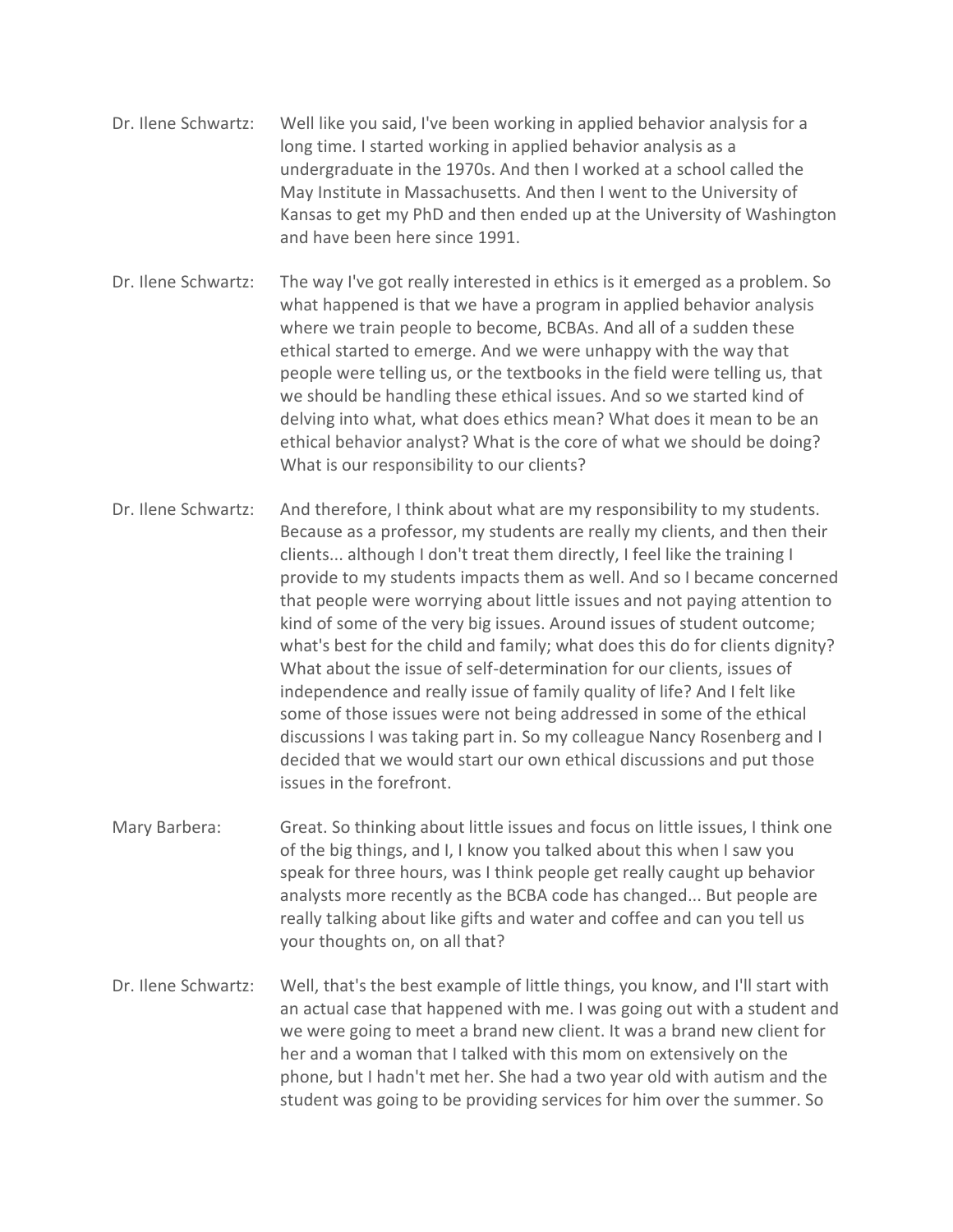we went to their home and the mom was, you could tell very nervous; this was a new diagnosis. She was really kind of upset and we walked in the house and she said, and we, you know, made nice and then we're going to go sit down and talk.

Dr. Ilene Schwartz: And she said, me, she said to both of us, can I get you a cup of coffee? And we both said, oh no thanks. And then she said, really, can't I get you a cup of coffee? I'm going to get myself one. And I said, sure, I'd love a cup of coffee. And the student looked at me like I had just committed, you know, a cardinal sin. And so, you know, she got me a cup of coffee and then we talked and we had a lovely visit and you know, went on... then we went on and did provide great services to this family over the summer. And afterwards I was, we're leaving, the student said to me, I can't believe you accepted the cup of coffee.

Dr. Ilene Schwartz: And I said, Did you see how the mom's demeanor changed after I said yes? And she said, yeah, I saw that. And I said, that's why I accepted it. I didn't want the cup of coffee, but she was so nervous and she wanted to do something polite and something that she could control. And so that's why I accepted it. It wasn't a gift. It was a common courtesy.

Dr. Ilene Schwartz: And I go on to tell my students, you know, when someone comes to my house to put together a new barbecue or work on my plumbing or, you know, do yard maintenance, I say to them, would you like some water? And it's not a gift. I don't expect them to, you know, give me special favors. I don't expect them to charge me less. I don't expect them to do anything different. It's a common courtesy. And for some families that we work with that are from different cultures, especially... But I'll tell you in my culture too, if someone walked into my grandparents' house, you could not say no if someone offered you something to drink or eat. My grandmother would be insulted to the core of her existence if she couldn't feed you.

Dr. Ilene Schwartz: And, and that's just the way that some people interact. Now these are not gifts. You know, it's different if someone says to me, you know, I want to... you know, it's not the same as providing a, you know, a \$50 Starbucks card or you know, a new TV or, or you know, tickets to the baseball game or something like this. This is a common courtesy. And I think that it's not worth all the time we've actually spent on it. And I think when I hear people say we should never do that, I think it's... people are being very not, not taking into consideration issues of cultural competence and issues of how other of what we need to do to put other people at peace and make them feel comfortable.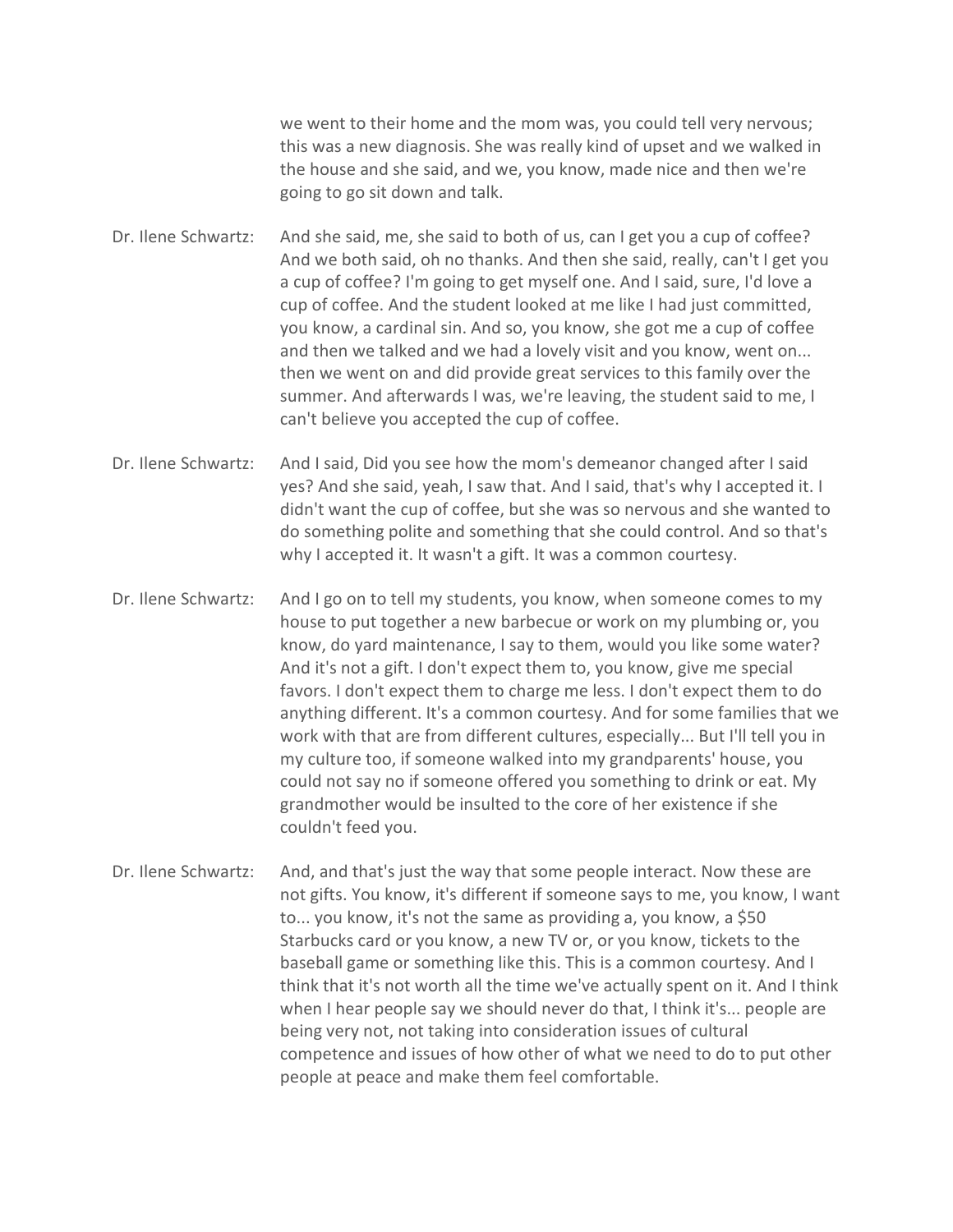- Dr. Ilene Schwartz: So I don't think it's, you know, that's one of the things where I say that, you know, that's a little thing, like I don't if you take a cup of coffee from someone. It's not as if when it would be different if every time you walked into their house, you know, you, you expected them to have a latte waiting for you, that's a completely different issue.
- Dr. Ilene Schwartz: But if you're sitting down at a meeting and they say, I'm pouring tea, can I pour you a glass? You know, or I've made these cookies for everyone, please help yourself. I think that's a different issue. And I think that that's one of those things where we overregulate the simple things because we don't want to address the hard issues. It's like when I go into a childcare center and people are very worried about making sure that all the electrical outlets are covered. A simple thing, but the quality of adult child interaction is terrible. That's a hard thing, but a more important thing. So let's worry about the important things. Let's worry about how people interact with each other. Let's make sure that we're, you know, doing no harm to anyone. Let's make sure that we're really implementing the core of applied behavior analysis and not worry about the small things that may not be as important.
- Mary Barbera: And I think that's great. And I remember during the three hour workshop we had time where we actually sat in groups and we talked about scenarios, and two handouts that everyone listening will have access to through a link right below the video, but are the code and your process. So do you want me to pull up your process first or the code?
- Dr. Ilene Schwartz: Well, why don't you pull up the compliance code first. And so as many of you know, the BACB changed introduced a new compliance code about a year ago. And I think that if there are some important things, so it was effective I guess two years ago now, January 1st, 2018. And there are two things that are important about that. The first is that it went from guidelines to a compliance code. So in the compliance code, people talk about the fact that they are going to implement... these are rules that cannot be broken as opposed to guidelines for how one should behave. And I think that that's, you know, I think that what that means when you say that these are our rules that cannot be broken is it assumes that there's a right and wrong way to behave. And I don't think ethics is that simple.
- Dr. Ilene Schwartz: You know, when you read ethical scholars, one of the things that they say is that ethical problems are not right or wrong issues. Ethical problems is when there's a tension between two potentially right answers. If there's a wrong answer, it's most often not the ethical, not an ethical or legal thing to do. So often the tension between you know, ethical issues is when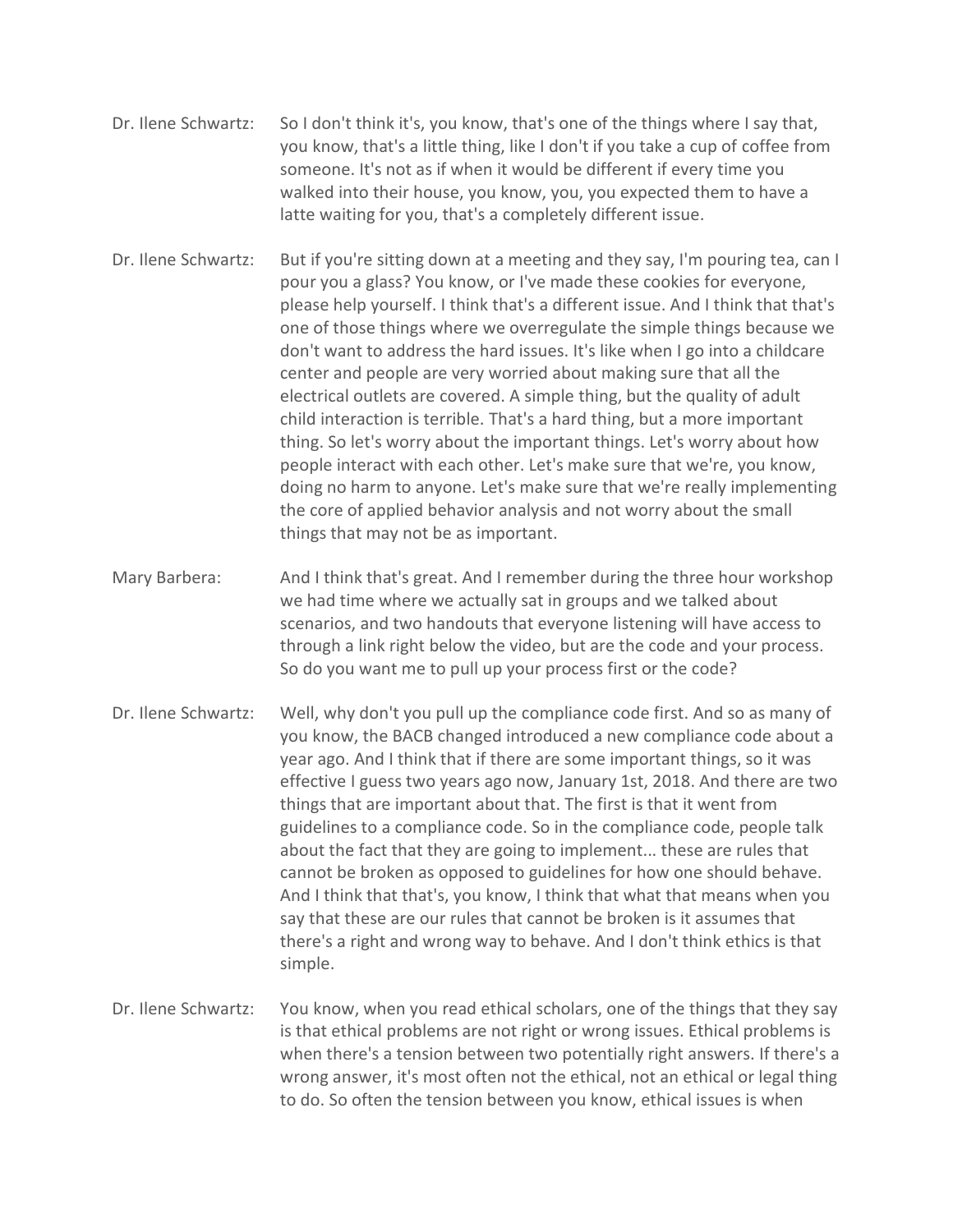there are two appropriate things to do. Now what we've done is we really want behavior analysts to think about ethical decision making, rather than looking to a code for the right way that will describe the right way to behave. Because again, I don't think that, you know, there are such simple questions.

Dr. Ilene Schwartz: So when I think about questions I say, you know, we encourage people to work their way through this decision making process because there's a wonderful writer in the area of ethics names named Rushworth Kidder. And one of the things he does is he talks about the importance of being ethically fit. And he talks about ethical fitness in the same way that we might talk about physical fitness. And one of the things that we know in order to be physically fit is that you need to work out frequently. You can't just, you know, once a year decide to go run a marathon and say that's going to be my exercise for the year. And in the same way, if we want to be ethically fit, we need to practice our ethical decision making frequently, and talk about these things and have a group of colleagues that we can bounce ideas off of. So when we think about ethical decision making, this is the process we encourage people to use. So the first step as you can see is: why does this trigger my ethical radar?

Dr. Ilene Schwartz: What are some potential solutions? What is the compliance code say about potential solutions? We should evaluate those solutions and consider what issues or conflicts or value tensions might influence every solution. And we also at this point need to consider when we're thinking about these solutions, issues of client's safety, issues of client dignity and self-determination, issues of client outcomes, impact with your relationship on your relationships with the parties involved and family preferences. Then you will have to say, did I find an acceptable solution?

- Dr. Ilene Schwartz: Once you've found an acceptable solution, you need to make a decision and implement that decision with fidelity and then reflect upon the results. So if you think about the example we gave about the cup of coffee, then you can say, well why did this trigger my radar? Well, because the code says I shouldn't accept gifts. Well what are my solutions?
- Dr. Ilene Schwartz: So my solutions are really pretty simple. I can except it, the coffee or not. But how do I evaluate those solutions? And at this point I think about the impact that my not accepting a cup of coffee could have on the relationship that I was establishing with the parent. And am I doing more harm to that ongoing relationship by not accepting coffee than I am by accepting this cup of coffee? And am I even doing more harm by saying it's unethical for me to accept a cup of coffee? Because then I sound like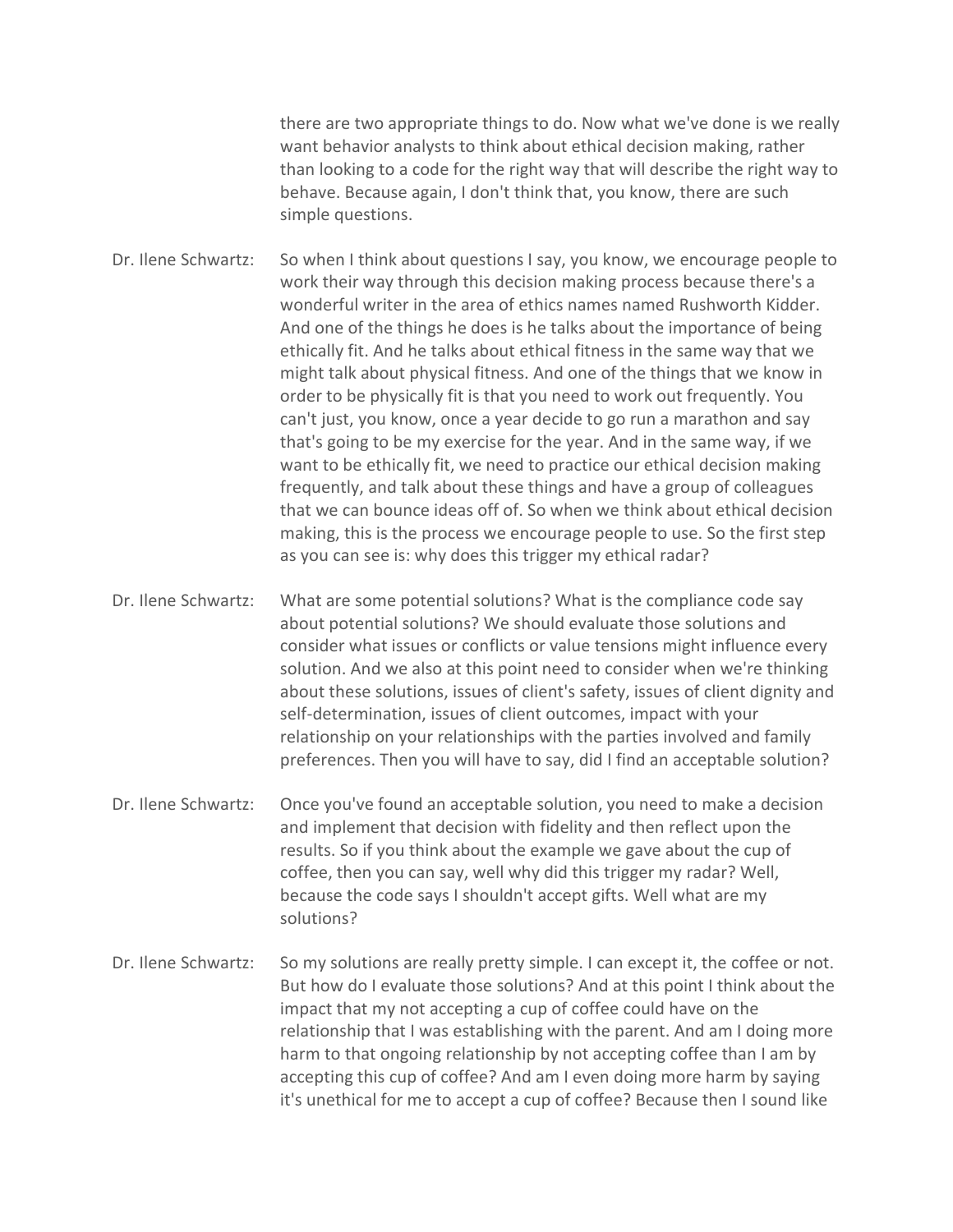a very not friendly and kind of full of myself professional as opposed to someone that's trying to establish a relationship with a family member who's clearly having a hard time. So I think it's really important to think these things through.

Dr. Ilene Schwartz: Now I want behavior analysts to be fluent with this ethical decision making process. And the only way, and we know the only way you establish fluency is through practice. So I think it's good to have discussions about these issues, but let's have some discussions about bigger issues, about issues of... Is it okay to you know, only provide intervention in homes when we know that the behavior problem doesn't really happen in the community? Or to do an FBA or an FFA in a clinic when the behavior's only seen at school? To me those are bigger issues and things that we might really want to spend some time talking about as a profession and as behavior analysts.

Mary Barbera: That's great. And one of the things I remember from the Penn State talk is as we went through the decision making process on things like accepting coffee, it's not just the code that says don't accept gifts. It's also the code that says we should, you know, have cultural sensitivity. And you know, there's also, you know, so when I was in there working with my group on this process, we were finding all kinds of codes that one could justify and say, but this says that you really should take into account this. And so it was kind of like a whack-a-mole. Like you solve this, okay, don't accept gifts. But then you went ended up having other ethical dilemmas all, all intertwined.

Dr. Ilene Schwartz: And I think that's the great point because, again, ethics is a really complicated, difficult issue and there's not always a clear right or wrong. It's what is better in this situation? What's going to be the best outcome for the family? And so it makes it difficult when the current code, you know, says these are rules you must follow them. But in fact, there are many issues in the code where they conflict with each other. And how can you possibly follow all the steps of a code where there are conflicting rules? And really I don't think I want to work with a professional that says, you know, here are my list of things that I know my ethical rules. I want to work with someone who's thoughtful and respectful and you know, treats me the way they would want to be treated; treats me as a client the way they would want to be treated as a client. And to me that's, you know, we, some people call that the golden rule, but that's, to me, the ultimate ethical issue is are you treating your clients the way you would want to be treated? You know, and if we're doing that, then I think we're really doing good work.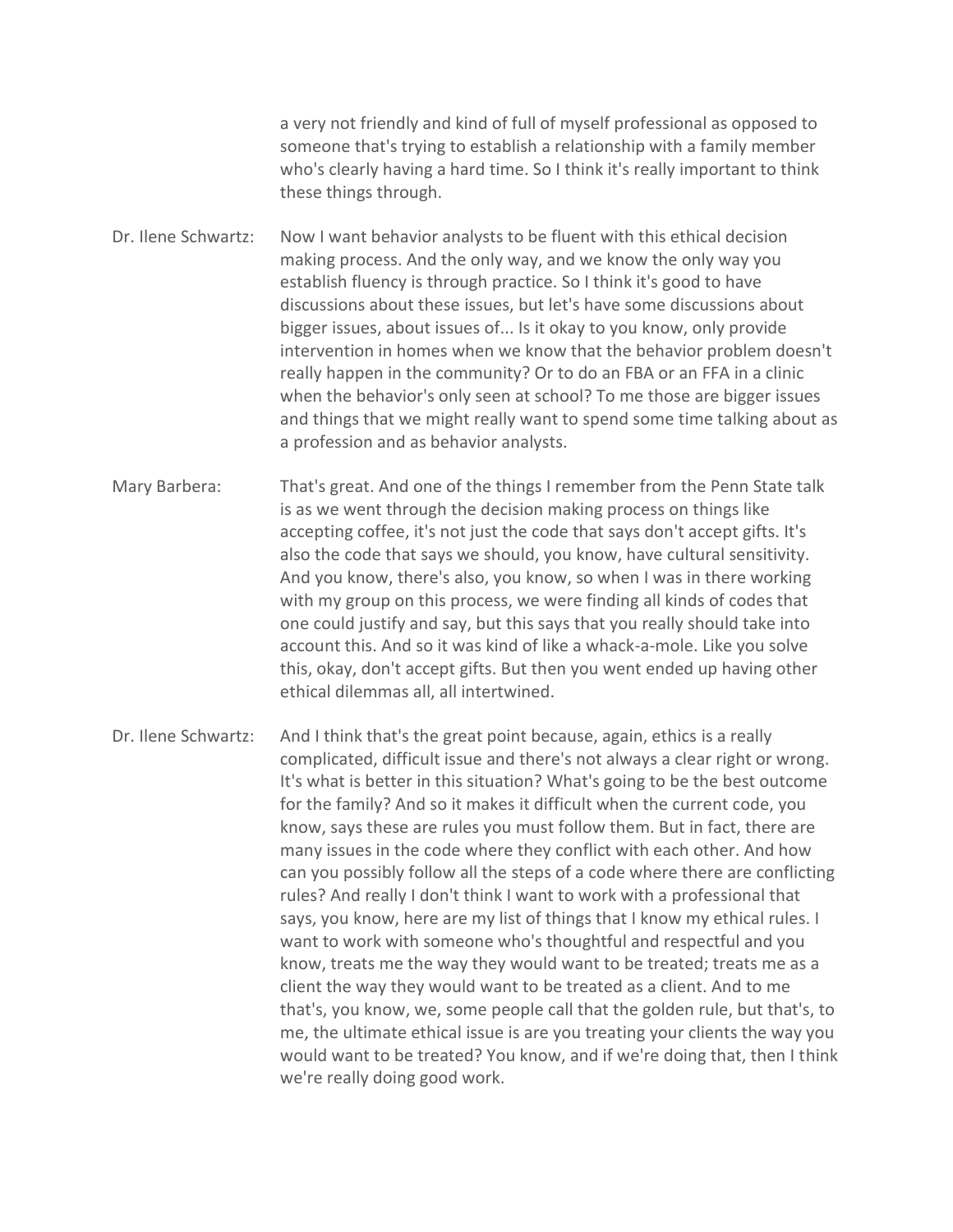- Mary Barbera: And I think that leads nicely into my next question. So as you know, I'm the mother of a son with autism. He's in his early twenties now. I'm also a registered nurse so I'm a medical professional and I maintain my RN license, and I'm a BCBA at the doctoral level. So what I see, and I'd like your feedback on this, is a lot of knee jerk reactions of behavior analysts, some of which have been behavior analysts only for a few years or a few months, some of which have been behavioral analysts for a long time. And what I do is I'll post something on a Facebook page, like recently, a couple of months ago I saw a study come through Autism Speaks and it was on a supplement called folinic acid, which I've used in the past for my son and I do have an interest in the medical aspects of autism as well.
- Mary Barbera: I saw this study, it was double blind placebo effect study on a supplement. I mean you just don't see that much. It was a small study. I put that in the description, small study, but a very controlled study and showing some progress in kids that had the folinic acid. And so, you know, there started the comments and one behavior analyst is like, we all know that all biomedical treatment and all supplements are pseudoscience and how dare you, it's unethical for you as a behavior analyst and a leader in the field to be posting anything about this. And I'm like, excuse me? So what are your thoughts? I mean it's really hard, especially for those of us that do have multiple roles.
- Dr. Ilene Schwartz: Yeah. So I think there are, you know... you talk about having multiple roles professionally and personally. And I think that one of the codes in the in the compliance code really makes this especially, I think, difficult and challenging. So there's a code, I think it's 6.0 that says something like, as a behavior analyst, you know, that you're going to affirm that believes that behavior analysis or the principles of behavior analysis above all else. And I think that the reality is that many of us have multiple, have training in multiple areas. And that multiple training, those multiple experiences make us the behavior analysts that we are. And when I think about the primary principle of behavior analysis is that we're evidence-based and we're research-based.
- Dr. Ilene Schwartz: And I think about the fact that Sigmon in his 1960 book on, you know, called Tactics, really talks about the fact that we shouldn't throw out other data. You know, there are all kinds of interventions that we use now that weren't available 10 years ago, 15 years ago. You know, at some point we didn't know about FBAs, you know, Brian Iwata's first article on that didn't come out to 1991. You know, we learn new things and we have to evaluate the data. So I think that it's important to look at data from all kinds of different areas. But then we have to look at what the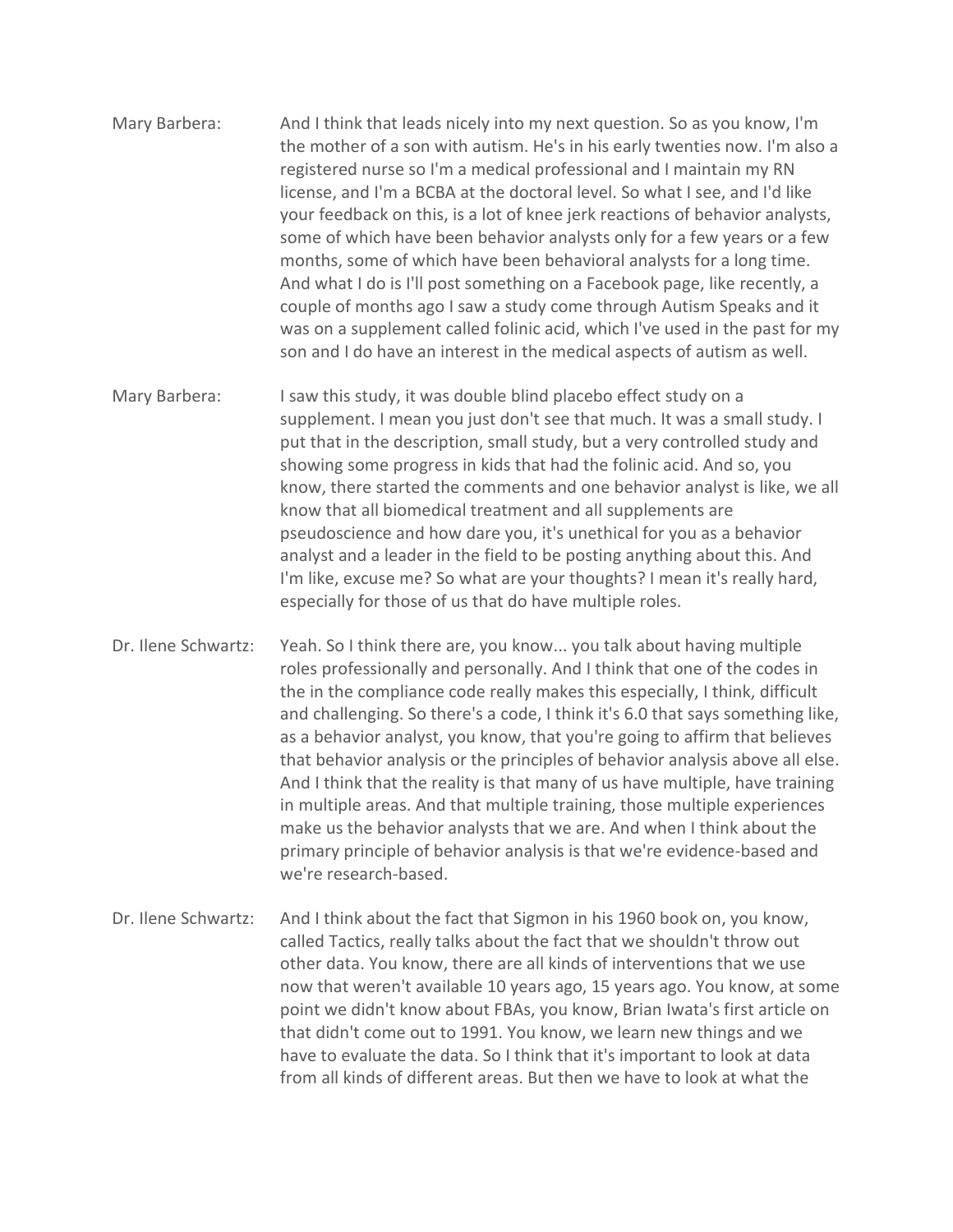data and what the data says and also what the objective of the study says.

- Dr. Ilene Schwartz: So do I believe that there are supplements that can help symptoms of autism? Absolutely. Do I think supplements are going to make someone not autistic? No. You know, but that's why we have to look at what someone says. So for example, if this, I didn't read the study that you're talking about, but if they say that, you know, this supplement reduced gastric problems in students with autism, I'd say that's important to know. Because we know that there are many students with autism who have gastric problems. We need to find a problem. We need to find some solutions for that. Those solutions are probably going to be biomedical.
- Dr. Ilene Schwartz: Do I think teaching children to use to have better communication skills is going to come through a biomedical approach? No, I don't think that. But I think that if I have a biomedical approach that can make a student have fewer gut problems, that student's going to be more available for learning. You know, I, I have found, I believe strongly that working with students with autism especially, but really any students with any disabilities is a team sport. And it takes more than one discipline.
- Dr. Ilene Schwartz: And as behavior analysts, we need to learn from different disciplines. And in the same way we need to be willing to teach different disciplines about what we do. And I think working together, we can move the field further. And again, if we come back to the idea that our ultimate goal is to increase the quality of life for our clients and their families, then the only way we're going to do that is through teaming and through working with other people. Now when I, you know... I don't expect that I'm going to be asked to give up my belief in looking at something in an empirical way. That's not something that I think behavior analysts are doing. And I don't think anyone who's talking about using findings from a different area is asking that. But when a colleague of mine from a different discipline introduces a new study, a new intervention that they want to try, to me, one of the things I always say is, well that's an empirical question.
- Dr. Ilene Schwartz: We don't know if that will work or not, but we know how to measure it. And we also need to remember what an evidence based practice is. You know, evidence based practice is built actuarially. What that means is that we don't know if that's specific evidence based practice is going to work for a specific client on a specific behavior in a specific context at a specific time. But what we know is that it met the standards, which might be that it worked with 27 different, you know, with 27 different clients across nine different studies across at least, you know, two or three different investigators. That doesn't mean it's going to work with our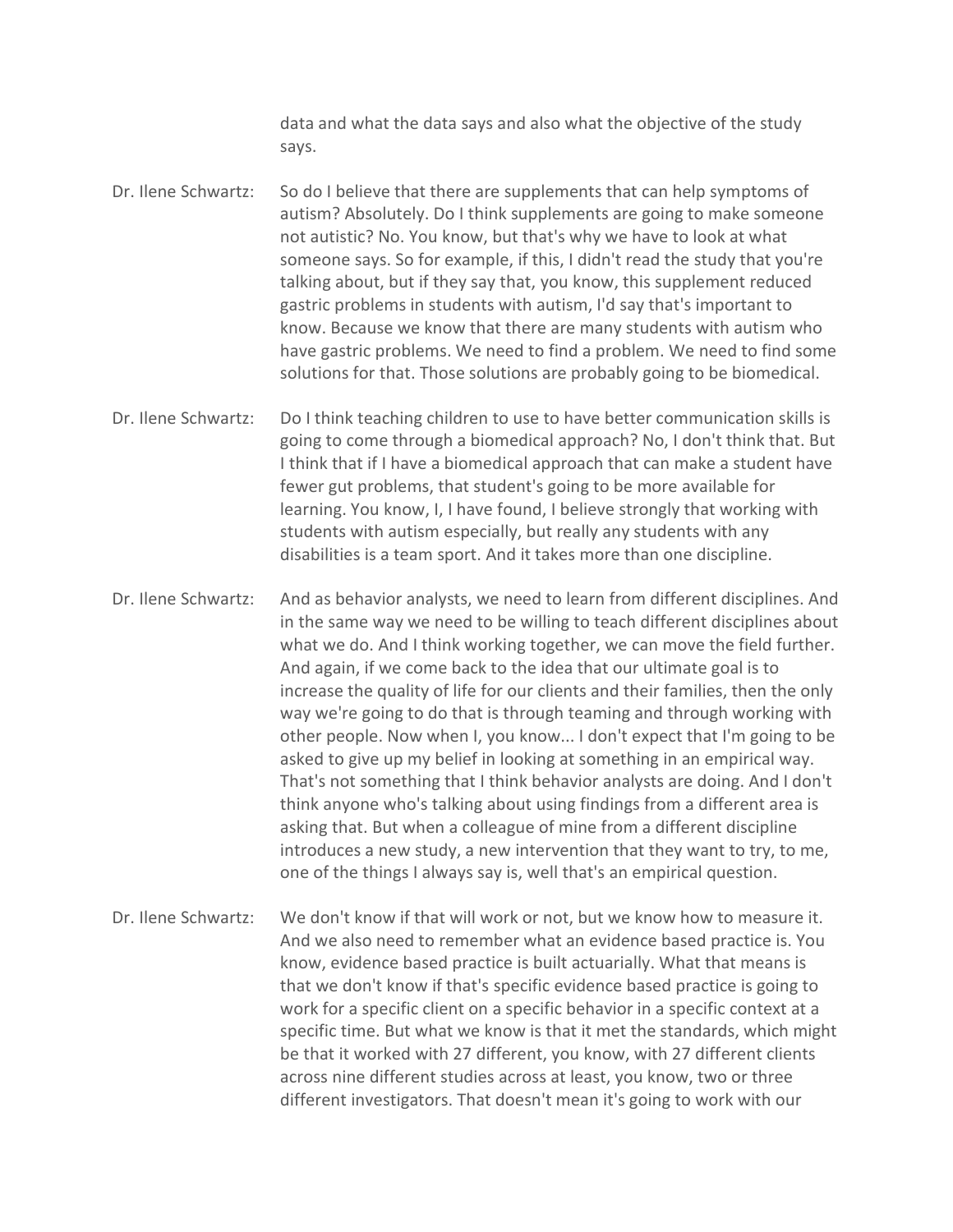client. And so we have to collect data and evaluate interventions whether they're, you know, they have an evidence base or whether they're a new intervention, but we shouldn't close our eyes to things that are potentially new interventions.

Mary Barbera: And what are your thoughts on behavior analysts? I mean, I do video blogs every week, for instance. And so I talk freely about, for instance, this past week I did a video blog about how I believe children should be in the therapy. Like if you're getting private speech therapy for instance, I feel like the parent should be with the toddler in the speech therapy office, or at least behind a one way glass so that they can see what's happening so that they can intervene. You know, so, or I might say on a video blog that we shouldn't teach more and please and thank you before the child has any words. Like they should not be the first words. And so routinely, you know, every time I put out a video blog, I get this, where's your, you know, five articles that you can refer? Where's your references?

Mary Barbera: You know, it's like I am telling you from my experience, from all the research I've done and what works with families is like, I feel like behavior analysts are just so much focused on are there, you know, research articles. And I mean, I've done a lot of research that, and I published a few research studies. Unlike you I don't, you know, I'm not a full time researcher. I am trying to get the word out on how to help kids. So, you know, I feel like there's that balance between like not everything out of my mouth is going to be like, I'm not going to have five references for you.

Dr. Ilene Schwartz: Well, you know, five references are five references are five references. And my feeling about that is that again, when we think about what evidence based practices are, is that they're a starting place. And so some things are good practice and they, and some things may have a good research evidence behind them. And sometimes you need to trust your clinical judgment. And you know, when you look at evidence-based medical practices, they use clinician experience as one component. Whereas educational evidence based practices don't do that. So I think that, again, we have to think, to me the important thing are outcomes and what are the outcomes that we're getting. And you know, sometimes you know, the evidence based practice that we start with may not work. And you know, like an example I like to use when I'm trying to make this point comes, you know, something we all experienced with in medicine.

Dr. Ilene Schwartz: So let's say I have strep throat and I go to the doctor and he gives me antibiotic A, which is the evidence based practice, you know, antibiotic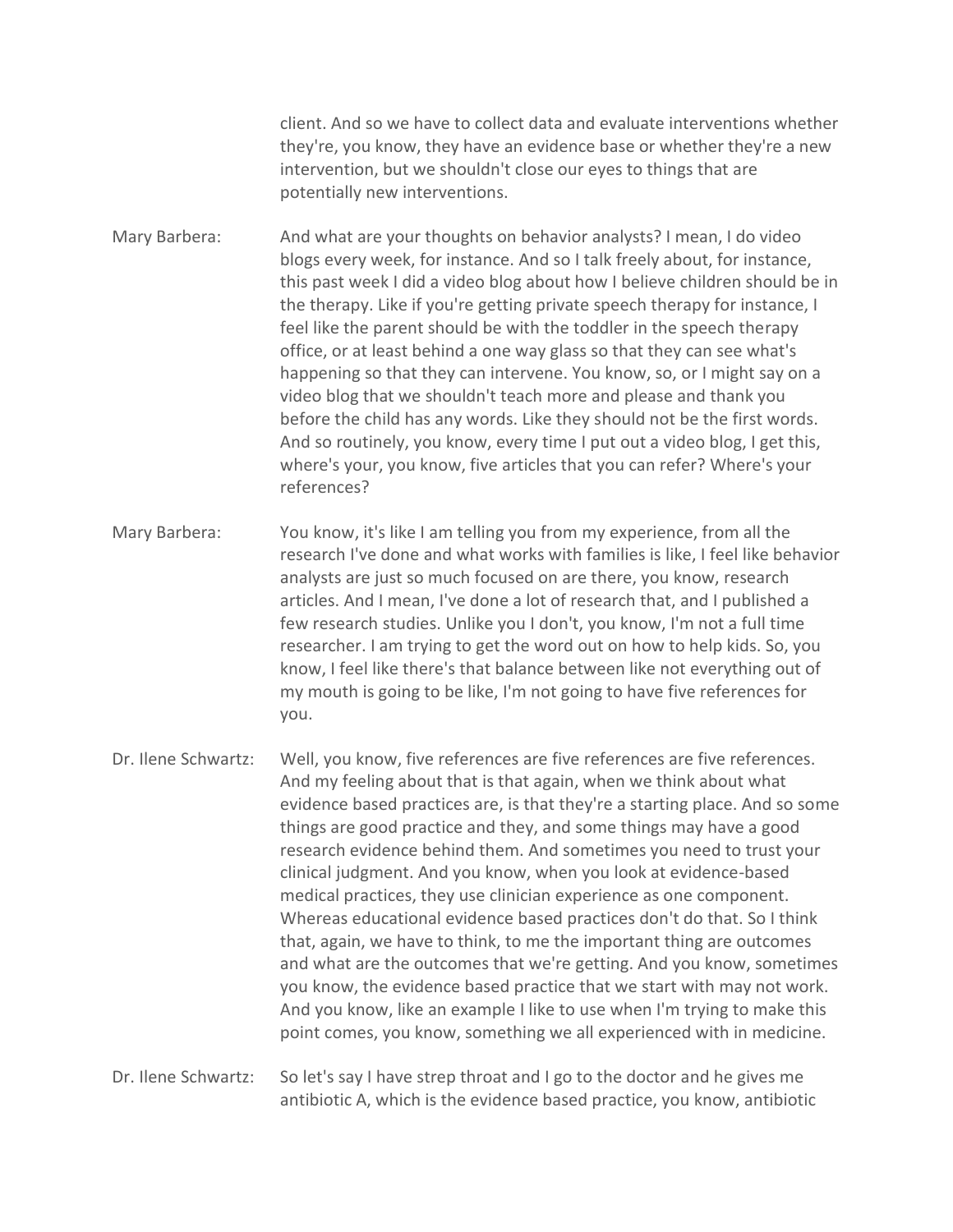I'm supposed to take for strep throat and I'm a very good patient. So I take my entire dose of the antibiotic and I do what I'm supposed to do, and I come back two weeks later and I still have strep throat. Well the doctor doesn't, you know, throw up his hands, hopefully, and say, I'm sorry you were supposed to get better. The evidence says you should've gotten better. Well hopefully what the doctor will say is, wow, that didn't work. What's, what's our next intervention? And that's, I think what we forget in applied behavior analysis is that maybe, hopefully that will work. But the reality is, is that what we have to do is take data.

- Dr. Ilene Schwartz: We have to take data, you know, it's old fashioned, but it's the way we make decisions. Is the behavior changing. In a meaningful way? If not, then we need to do it a different intervention or we need to modify that intervention and maybe we need more intensity. Maybe we need more motivation, maybe we needed better reinforcer, maybe we need different kinds of demands. Maybe we need to make an environmental change, but something different has to happen because we're not seeing the behavior that we want to see. And one of the things that I love about applied behavior analysis is that we are an inherently optimistic profession. You know, one of, you know, one of the things I that I like so much about being an applied behavior analyst is that I believe that behavior can be changed. And I believe that we have the tools to change that behavior. And we don't want to handcuff ourselves and say, well, no one's done this before. We can't try this.
- Dr. Ilene Schwartz: Because every student needs an individualized program. You know, in education, every student has an IEP, an individualized education program. And that means that we assume that this child's program is going to be based on his or her specific needs, strengths, wants, family priorities. And then we're going to put things together in a unique way for that child. We need to do that. Remember that in applied behavior analysis as well that things aren't cookie cutter; that family priorities are different. A child's strengths and needs are different and we need to really remember that as we develop our behavioral programming.
- Mary Barbera: Yeah. Sounds great. Okay. We do have a question that came in from one of our members. It is about, I believe she's an RBT and she has a question about BCBAs using ineffective interventions such as sensory integration and expecting the therapist to use this as well. What's the best way to approach this with the BCBA? I've heard of BCBAs being very defensive and even aggressive when approached about these issues.
- Dr. Ilene Schwartz: Well, again, I think that there's and I'm not going to be an apologist for sensory integration because as a field sensory integration has not been,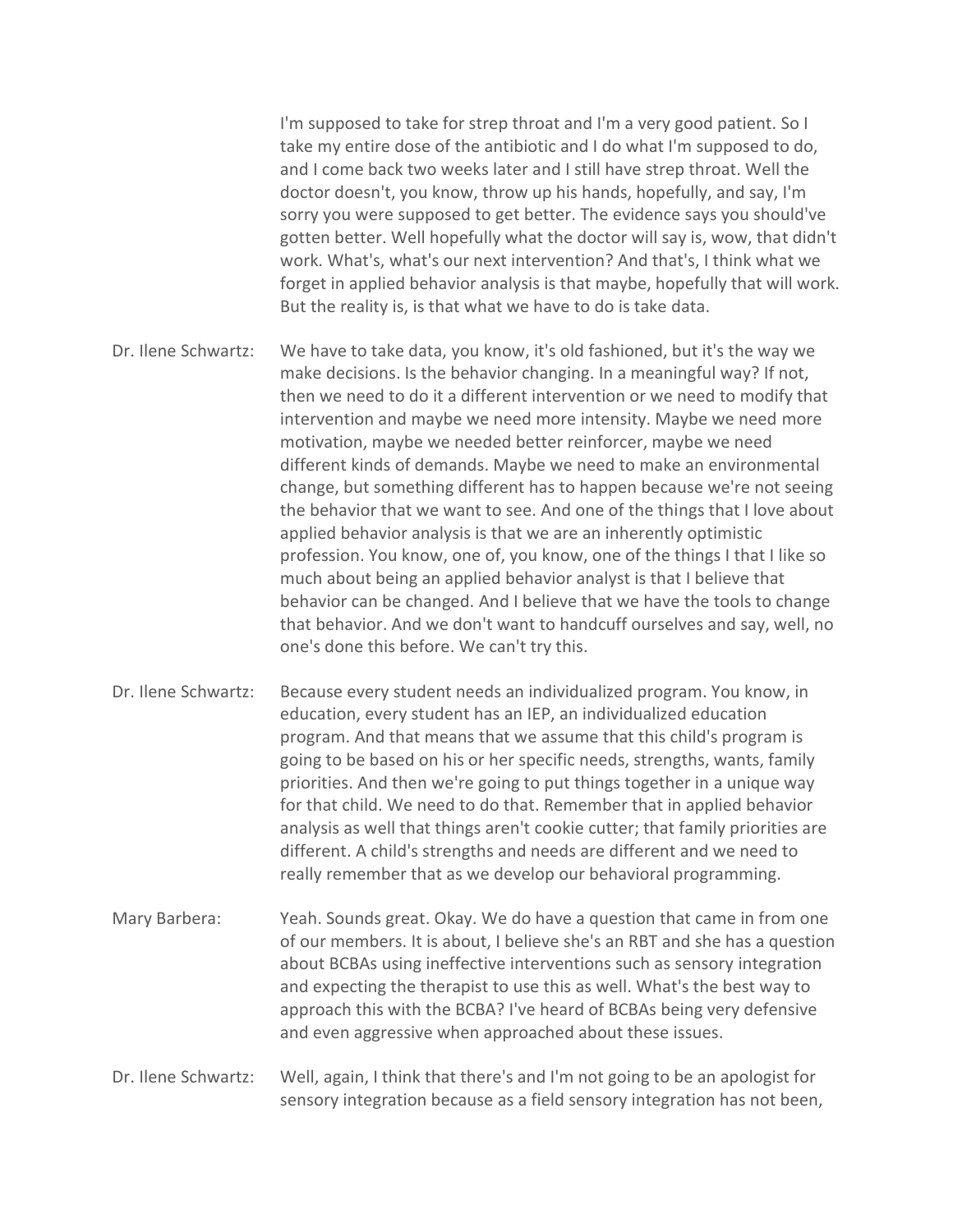has no evidence that it's effective. However, there are sent some sensory integration strategies that have been effective. So let me give you an example. I published a study with one of my doc students about students sitting on a therapy ball during therapy, or an exercise ball during therapy. And you know, that's a sensory integration activity. And what we found, you know, because when she came to me and wanted to do this research, I was like no, we're not going there, you know, but what she convinced me of and why I believe so strongly that we have a really strong set of tools here is that I said, well, it's an empirical issue. Let's see.

- Dr. Ilene Schwartz: And so what we found was that when students sat on these therapy balls during therapy, they were more on task and they were out of their seat less. Okay. So did it cure autism? No. Did it make the student more available for instruction? Yes. So it was great. Now, let's take an example of something I see all the time that I can't imagine why it would work, but I see all the time people using our weighted vests. So Aaron Barton, a great BCBA at Vanderbilt University did some research on that. She used, again the same kind of design in A B, A B design, put the kid in a weighted vest, take the weighted vest off. Put the kid in a weighted vest, take the weighed vest off. Do you see a change in the target behavior?
- Dr. Ilene Schwartz: So what behavior do I think is going to be changed by the child wearing a weighted vest? If I see a change, great! If I don't see a change, then let's take the kid off out of the weighted vest. And so I think that we are, should be in a position where we're, where we are able to defend what we're doing. So in the case of the RBT, although you know, that's a harder conversation to have because of the power differential, I think it's important to say, why are we doing this intervention? And what changes do we expect to see in the behavior? And are we collecting data to determine that the behavior that we are seeing those changes.
- Dr. Ilene Schwartz: So here's another intervention that some people think of a sensory intervention, sensory integration that I use a lot now: exercise. Now there's also a lot of ABA evidence that exercise is helpful. But when I see kids who come into classrooms and they have lots of out of seat behavior or kind of well lots of out of seat behavior, one of the first things I ask is how much exercise is this child have in their day? Because often, and especially with little kids, they don't have very much; they're seated, they take, have a bus ride, they come in, they're at circle, they're at center time, they're one-on-one working with adults. How much exercise does the child have in their day? So we now build an exercise breaks, whether it's jumping on a trampoline or running back and forth in a gym or riding on a bike. With older students, we use Exercycle or treadmills and we see big changes in that. Even things like getting up every hour to walk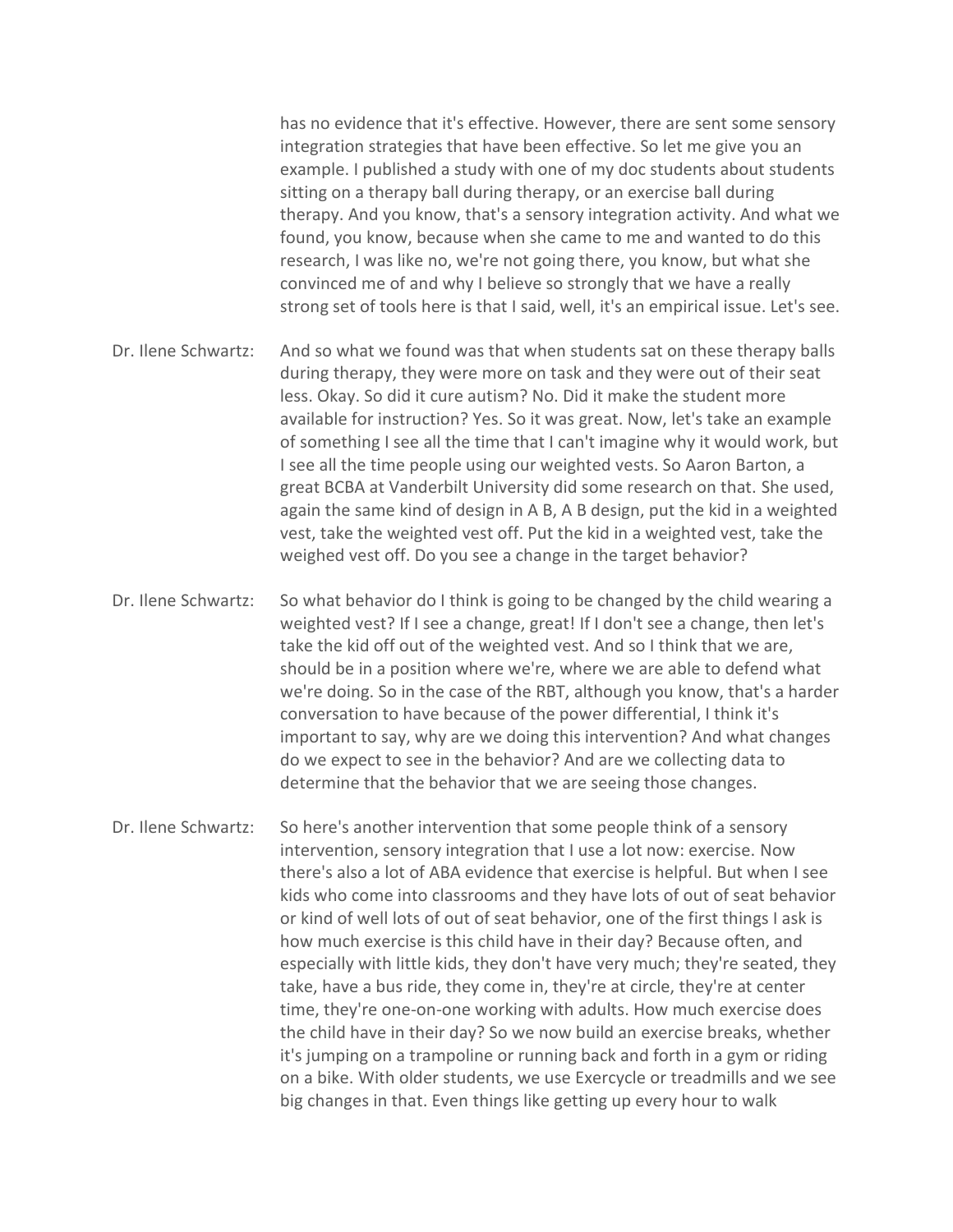around, my Fitbit tells me I should be doing that, you know? And so why isn't that good for people with autism to do as well?

Dr. Ilene Schwartz: So again, I think that there are some things that we've lumped into this sensory integration pot that we don't want to even try now. But I think that we as behavior analysts have the power and we have the technology to collect data. So, you know, that's always my approach when I'm working with people from different disciplines is I'm willing to say, as long as it's not harmful. Interventions that are harmful, I don't want to talk about. But if it's not harmful then let's collect data. And maybe for this student, you know, wearing a weighted vest will be really helpful. So I think you just have to weigh the pros and cons of using any idea, whether it's, you know, some sensory integration techniques or you know, some techniques or speech therapy or physical therapy and really think about what's the purpose of the intervention.

- Dr. Ilene Schwartz: What am I trying to achieve? Can I take data on that? So for example, when an OT says to me, this is going to regulate their sensory system, I can't take data on that. Don't... Tell me what that means. Well they're going to be more on task. I can take data on that and then we can have a conversation based on the data. You know, you can't have a conversation, you know, I had a one once had a OT telling me something was going to re myelinate someone's central nervous system. And I was like, don't talk to me about that. Tell me what I can observe and then we can work together, you know? But let's keep it in the realm of observable behavior.
- Mary Barbera: Great. And I do think from my personal experience, I have no data. I've seen no evidence of this in writing, but that if you, for instance, get a kid more active, bounce him on a ball, swing him, put him on a trampoline, you get more vocalizations, more babbling, and that sort of thing. So, so I do recommend that that's not going to harm anything. And I do tell people, you may want to take, you know, 15 minutes of data and then babbling at the table and 15 minutes of data doing active, you know, activity and see if you get more vocalizations.
- Dr. Ilene Schwartz: Well, like here's another example, animal assisted therapy. Do I think that animals are going to cure autism? No. Do I love my dog? I love my dog and my dog, my life is better because I have a dog in my life. And I think the lives of children with autism would be better because they have dogs in their life. Maybe they'll actually have something more to talk about. Maybe they'll have more play skills because they'll learn how to throw the ball for the dog. But the reality is is that there are things in the lives of people with autism that aren't therapeutic. And there are things in my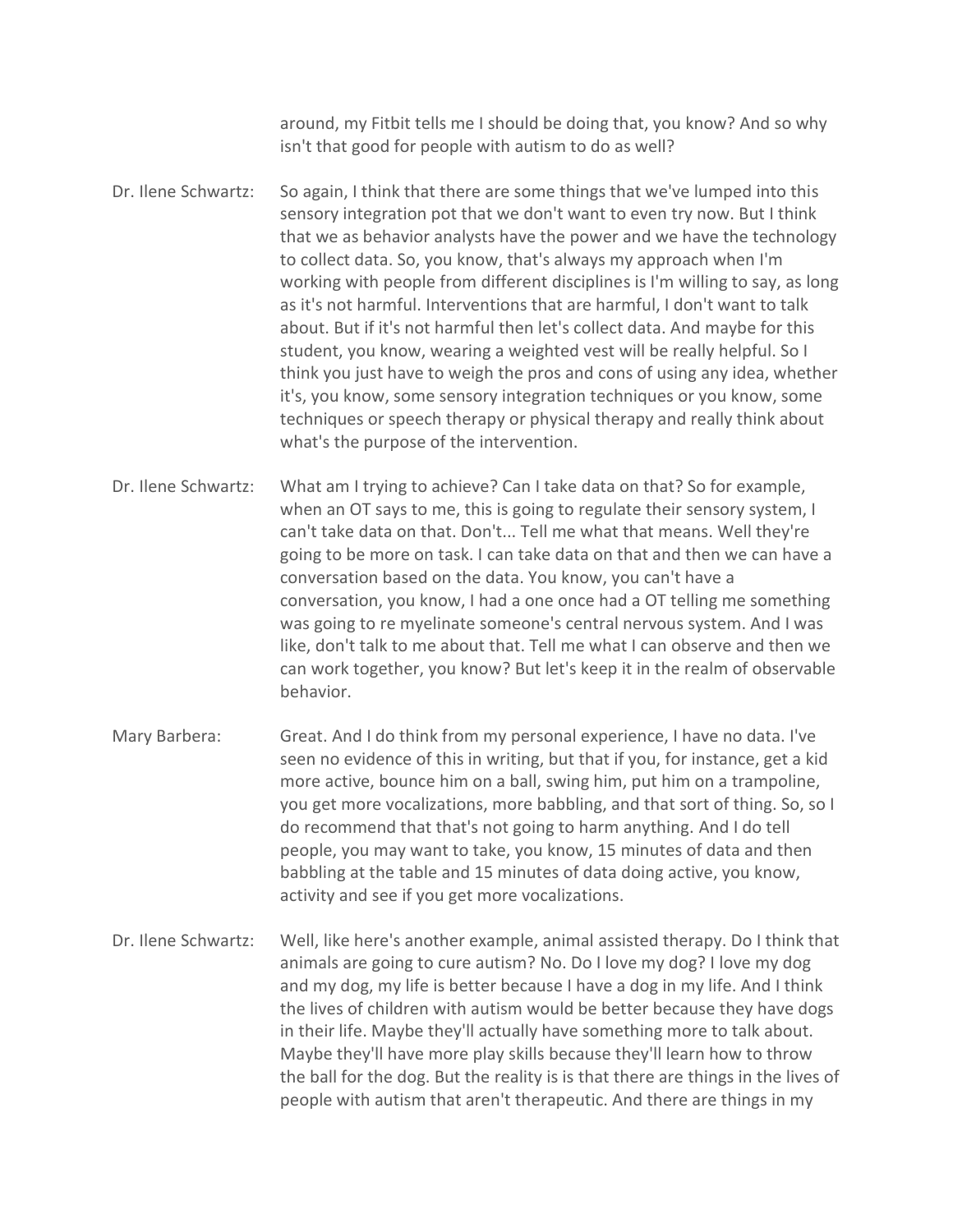life that aren't therapeutic and it's okay, but let's just remember what the purpose of that thing is and whether it's a therapy or not a therapy.

- Mary Barbera: And what do you think is the most disturbing ethical issue you see in the field today?
- Dr. Ilene Schwartz: Boy, you know, I'm not quite sure how to answer that. Because I don't think that the problem is an ethical issue. I'm not sure if it's an ethical issue or a practice issue. I think that what I see is that people have moved away from the applied in applied behavior analysis. You know, when you go back and you read Baerwolf and Risley, you know, they talk about the fact that we should study behaviors that are important for study and not convenient... And not just because they're convenient and that we should study them and in their natural environments and not in places they're convenient for study. And when you go back to the Lovaas 1987 study, first of all, it offends me that I see so many people doing home therapy who've never read that article and that seems wrong.
- Dr. Ilene Schwartz: But, you know, when you go back to read his study, you know, he talks about the fact that he did home therapy because of the problems with doing clinic-based therapy. You know, that because of the lack of generalization; because of the disconnect between client, between clinic and home. And now I see so many clients who are being served in clinics because it's way more convenient. Because it is really hard to maintain a workforce of people who are doing home therapy. It's really hard to maintain quality. It's really hard to maintain employees because they get tired of being so isolated and living out of their cars. However, is it what's best for the clients? It also bothers me that I see this disconnect between schools and behavior analysis and almost people not certainly not working as good partners. And you know, we developed our program for children with autism at the University of Washington that's called Project Data to be implemented by schools because education is the one great entitlement that every child in the United States has.
- Dr. Ilene Schwartz: And you know, if you have a child who is economically disadvantaged and has autism, you know, they're at double jeopardy and we want to make sure that every child with autism, every child with a disability can access really good services. And it bothers me that we aren't always doing that. You know, I sometimes look at the behavior plans that some of my students are implementing as RBTs for the agencies that they're working with while they're getting, they're doing their ABA masters work. And I'm like, why are you working on that skill? You know, like, why are you doing that? And they're like, I don't know the BCBA wrote the plan. Well that is a really bad answer. You know, and, and some of the skills are not